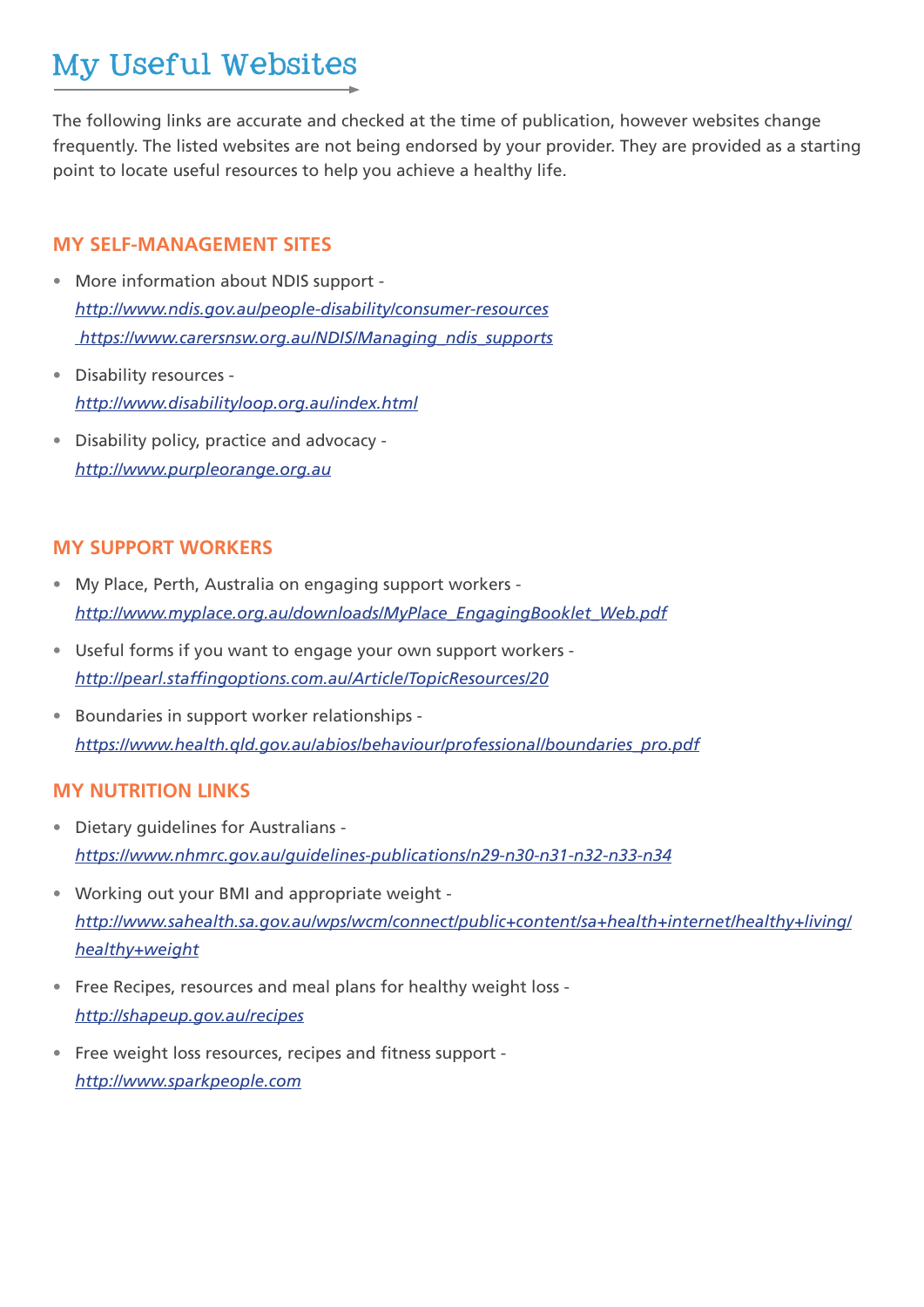## **MY MOVEMENT LINKS**

- Free coaching for healthy living lifestyle changes *http://www.sahealth.sa.gov.au/wps/wcm/connect/Public+Content/SA+Health+Internet/Healthy+living/ Get+healthy/*
- Exercise in a wheelchair *https://www.1800wheelchair.com/news/how-to-exercise-if-you-are-wheelchair-user/ http://www.helpguide.org/articles/exercise-fitness/chair-exercises-and-limited-mobility-fitness.htm http://www.livestrong.com/article/112463-exercises-seniors-wheelchairs/ http://www.ms.org.au/attachments/documents/ms\_practice/strength.aspx*
- Exercise in a wheelchair *http://www.drssa.org.au*

### **MY EQUIPMENT LINKS**

- Equipment services and assistive technology to help you with life *http://ilcaustralia.org.au*
- Second-hand equipment website (free listings) *http://theroundabout.com.au/; www.reusability.com.au http://www.e-bility.com/classifieds/buyandsell.php*

### **MY EMOTIONS LINKS**

- Managing emotions *http://psychcentral.com/blog/archives/2012/07/03/how-to-manage-emotions-more-effectively/*
- Youth mental health support *http://headspace.org.au*
- Beyond Blue adult mental health support *https://www.beyondblue.org.au*

### **MY MEDICATIONS LINKS**

- National Prescribing Service consumer medicines information leaflets *www.nps.org.au/site.php?page=2* NPS Medicines Line (1300 888 763)
- Therapeutic Goods Administration for consumer medicines information and product information *https://www.tga.gov.au*
- MyMed Schedule is a web based application that sends you an alarm to remind you to take you're your medications (app costs \$1.99 NB prices can change) *http://mymedschedule.com*